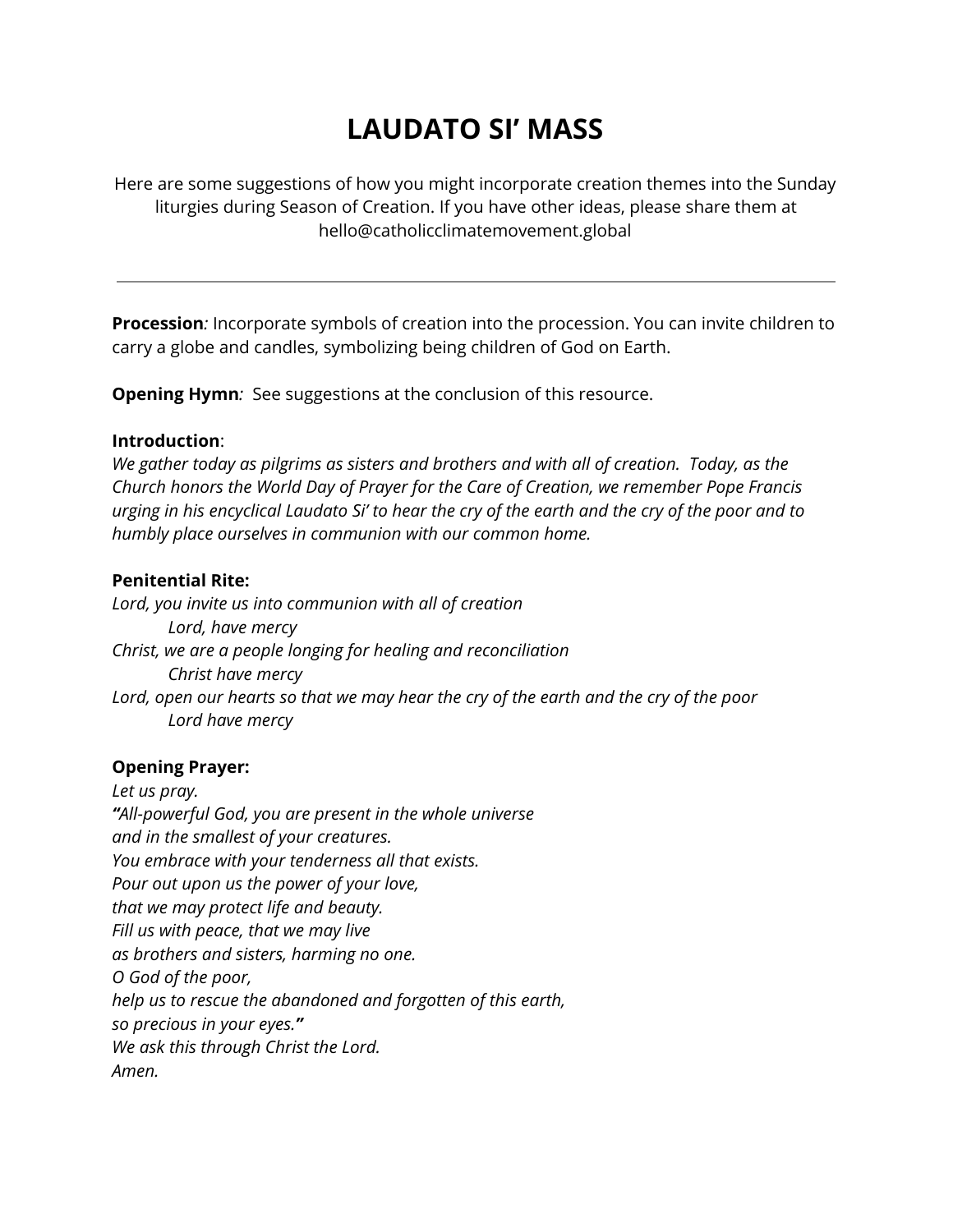### **Responsorial Psalm:**

Pope Francis speaks of "each creature singing the hymn of its existence" (LS 85). Select a psalm that enables the community to join the singing of earth's creatures. Suggestions: Psalms 98, 104, 148, 150, Daniel 3: 56-88.

#### **Homily:**

See homily helps in SeasonofCreation.org for suggestions on how to incorporate creation themes into the homily.

## **Prayers of the faithful**:

● *We pray for your creation, the whole cosmos including our common home, and the intricate balance in every part of every ecosystem that sustains life on Earth*

● *We pray for all of your creatures on Earth, as we are all affected by extreme weather events, rising tides, and the changing climate.*

● We pray for people who risk their lives to defend creation and for all who have lost their lives *in the mission of protecting Mother Earth.*

● *We pray for the Church, that she may truly model Jesus through the teachings found in Laudato Si' and bring about ecological conversion, changing hearts and minds to lovingly care for creation.*

● *We pray for social and ecological justice in our world so that we can right the wrongs that create poverty and degrade our common home.*

● *We pray that we will turn away from fossil fuels and choose new investment options such as renewable energy, and that we will better share the gifts of creation.*

**Offertory**: Include symbols of creation such as a basket of food or flowers from people's gardens, or invite children to present animals or an animal craft that they have created during catechesis. On this occasion, it is important to be attentive to the bread and wine that are brought to the table. Perhaps a member of the community might make the bread so that it is truly "the fruit of the earth and the work of human hands." (Hosts are most often manufactured by machines.)

## **Second collection**:

Host a second collection for solar panels for the church or for initiatives of the parish Laudato Si' group/green team. Or collect donations for an environmental group such as the Global Catholic Climate Movement.

## **Eucharistic Prayer**:

We suggest Eucharistic prayer number 3.

## **Prayer After Communion:**

*God of all goodness, you have fed us with these sacramental gifts. "Bring healing to our lives,*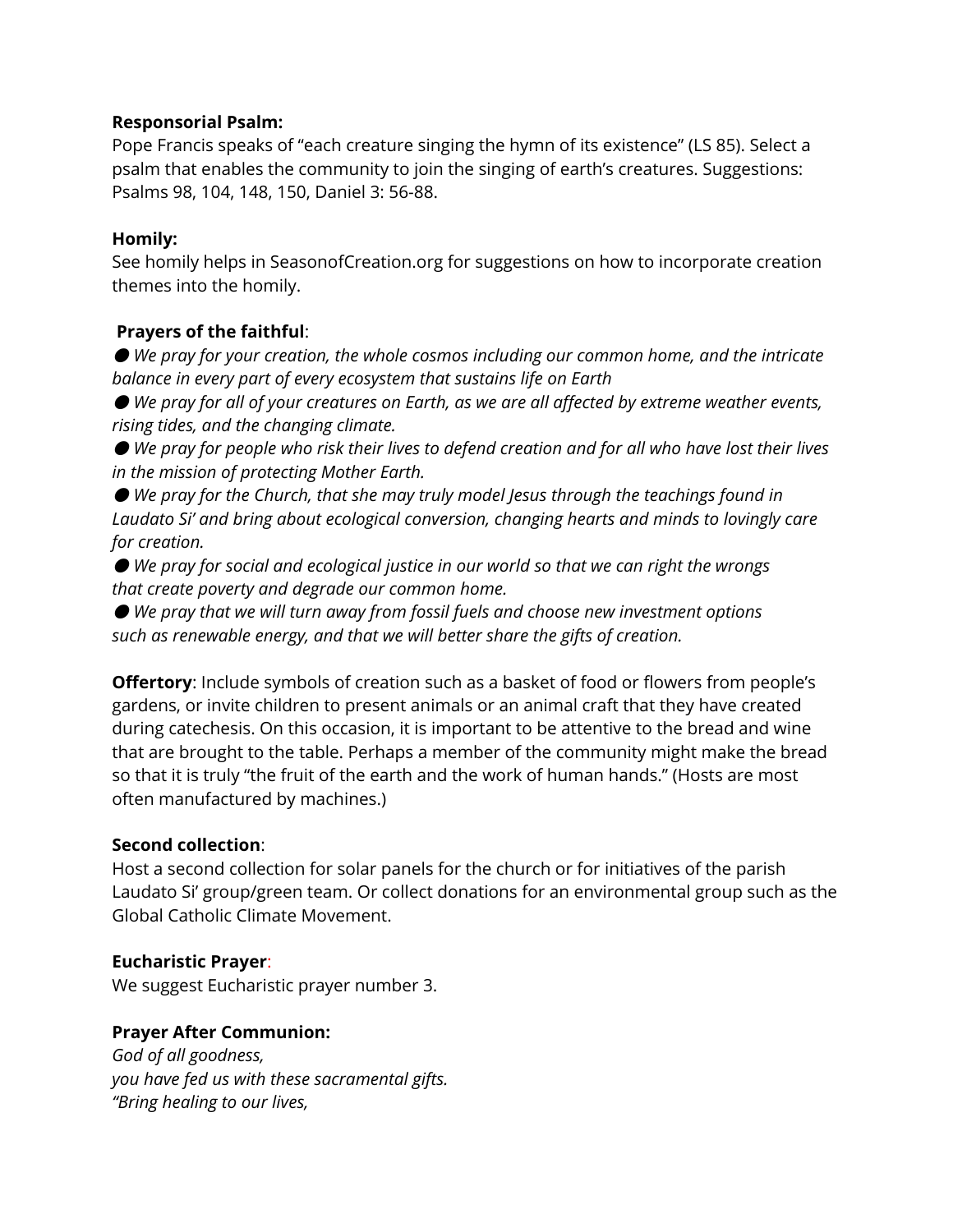*that we may protect the world and not prey on it, that we may sow beauty, not pollution and destruction. Touch the hearts of those who look only for gain at the expense of the poor and the earth. Teach us to discover the worth of each thing, to be filled with awe and contemplation, to recognize that we are profoundly united with every creature as we journey towards your infinite light. We thank you for being with us each day. Encourage us, we pray, in our struggle for justice, love and peace." We ask this in the name of Jesus, who lives and reigns with you in the unity of the Holy Spirit, one God, forever and ever. Amen.*

## **Sending forth/Earth Day Blessing prayer**:

As we go forth, walking in the light of the Cosmic Christ, we give thanks for the way we are held *and nurtured by our common home of creation. Nourished by bread and wine, body and blood of Christ, may our hearts be fixed as steadfast pilgrims on a journey towards healing and reconciliation between the human and non-human natural world. May our gratitude lead us to live humbly and walk with care and respect for all that God has created.*

The Opening Prayer and the Prayer After Communion are taken from the final prayers of *Laudato Si'*. If these prayers are not used, you might also consider ending mass praying one of the final prayers from Laudato Si', such as "A Prayer for our Earth," before the Sending Forth. In this case, the whole community might pray the prayer together.

*All-powerful God, you are present in the whole universe and in the smallest of your creatures. You embrace with your tenderness all that exists. Pour out upon us the power of your love, that we may protect life and beauty. Fill us with peace, that we may live as brothers and sisters, harming no one. O God of the poor, help us to rescue the abandoned and forgotten of this earth, so precious in your eyes. Bring healing to our lives, that we may protect the world and not prey on it, that we may sow beauty, not pollution and destruction.*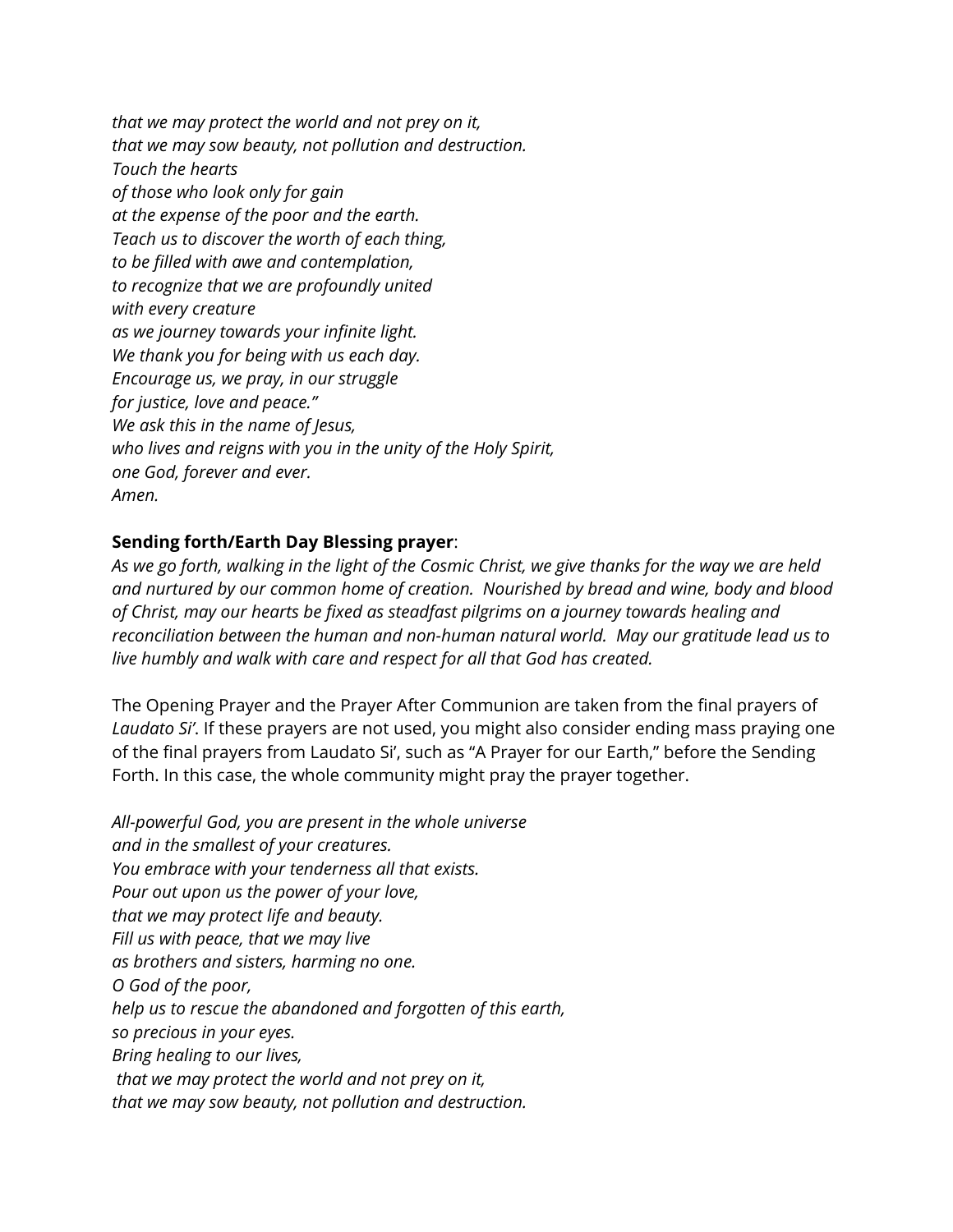*Touch the hearts of those who look only for gain at the expense of the poor and the earth. Teach us to discover the worth of each thing, to be filled with awe and contemplation, to recognize that we are profoundly united with every creature as we journey towards your infinite light. We thank you for being with us each day. Encourage us, we pray, in our struggle for justice, love and peace.*

#### **Other ideas**:

Liturgical dance: Consider incorporating liturgical dance that acknowledges the land, oceans, rivers, sky, plants, animals, and the elements. The dance could be performed during offertory or after communion.

#### **Suggested hymns**:

Here are some creation centered themes suggested by the USCCB: [http://www.usccb.org/prayer-and-worship/prayers-and-devotions/prayers/prayers-to-care-f](http://www.usccb.org/prayer-and-worship/prayers-and-devotions/prayers/prayers-to-care-forcreation.cfm) [orcreation.cfm](http://www.usccb.org/prayer-and-worship/prayers-and-devotions/prayers/prayers-to-care-forcreation.cfm))

*All Creatures of Our God and King All Things Bright and Beautiful Canticle of Creation Come Rejoice Before Your Maker Earth and All Stars For the Beauty of the Earth For the Fruits of This Creation For the Healing of the Nations God We Praise You God Whose Farm Is All Creation God Who Stretched the Spangled Heavens Great God Our Source and Lord of Space His Voice Is the Thunder and the Storm How Marvelous God's Greatness Joyful, Joyful We Adore Thee Let All the Earth Their Voices Raise Let All Things Now Living Let the Heavens Be Glad Let the Whole Creation Cry Many and Great, O God, Are Your Works Morning Has Broken*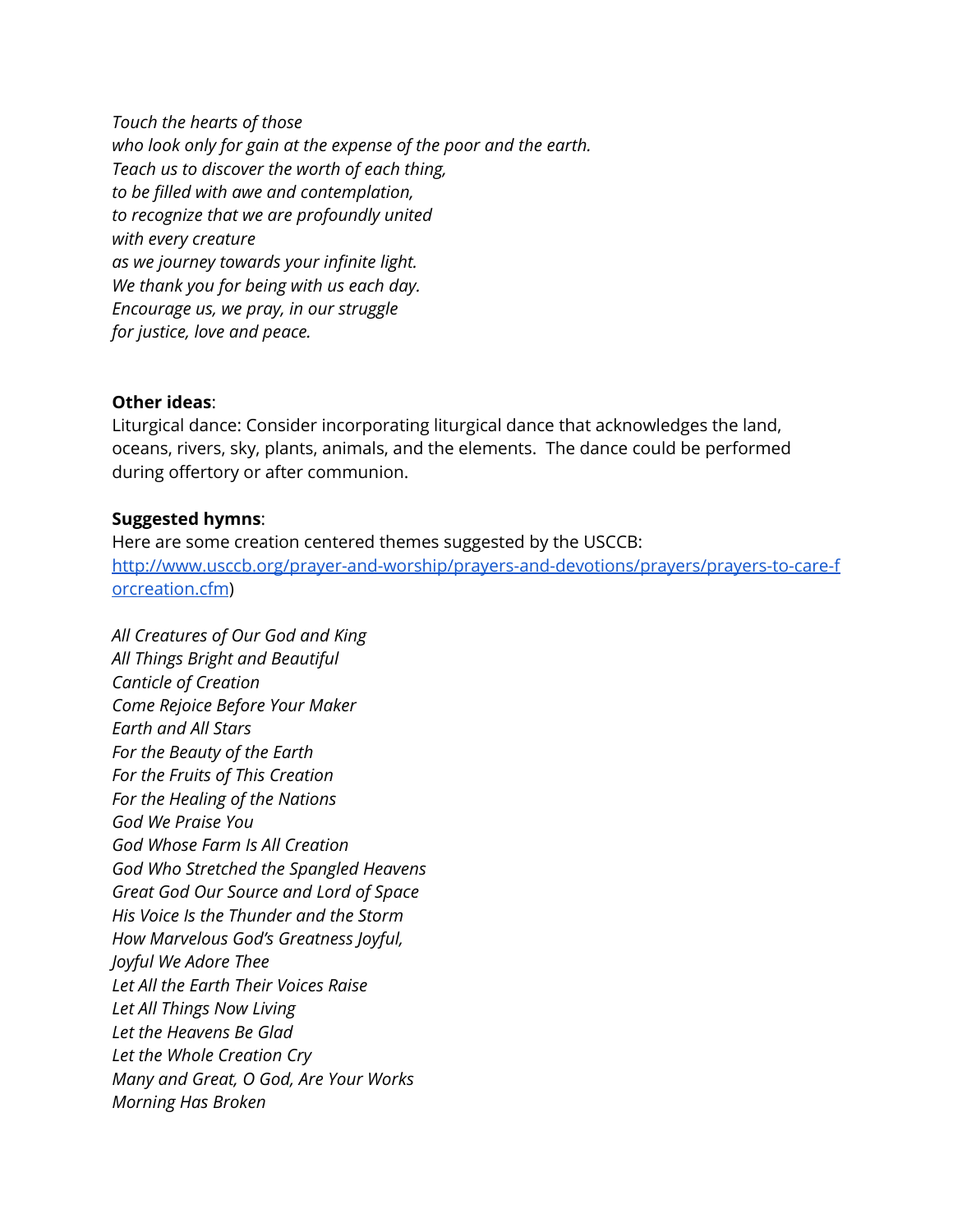*O God Beyond All Praising Over the Chaos of the Empty Waters Praise the Lord; Ye Heaven Sacred Creation Sing to the Lord of Harvest Sing Out, Earth and Skies The Works of the Lord Are Created in Wisdom This is my Father's World Touch the Earth Lightly We Plow the Fields and Scatter*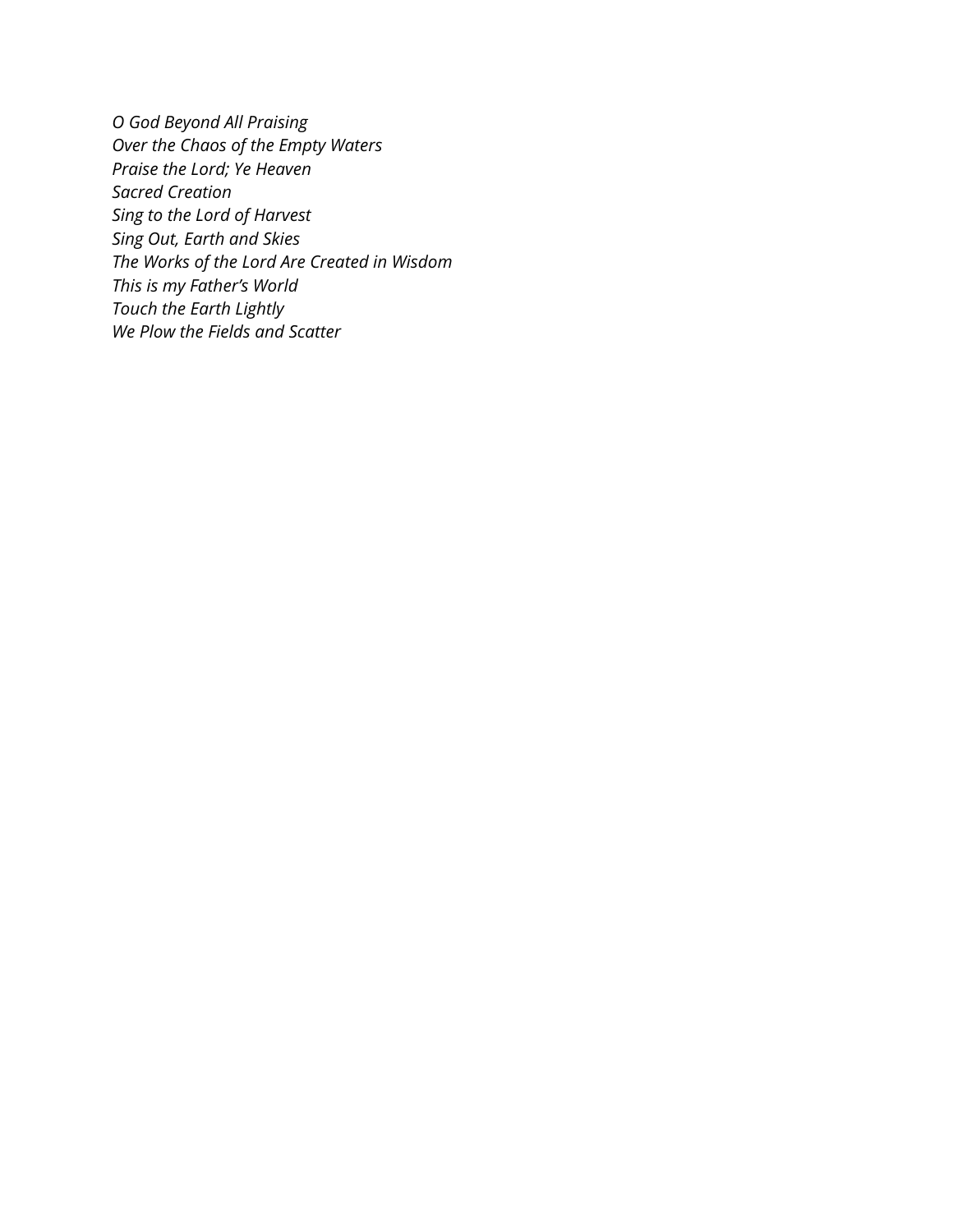

*The following are a selection of Prayers of the Faithful that can be used during mass or other religious service for the Season of Creation Month. Please feel free to adapt.*

Loving God, creator of the Universe, you know every creature and its needs. With great trust we offer our petitions in the name of all creation.

Our response is "Creator God, hear our prayer:"

• That people of all faiths use the Season of Creation as a time to remember, respect, pray and act for the good of all of creation, let us pray.

## *Adapted from the [Francisc](http://francis35.org/english/prayer-faithful/) ans for Ecology:*

- That the Churches and ecclesial communities may respond to the signs of the times expressed in the cry of nature, wounded by humankind's inability to recognize its vocation to be the custodian of all that exists, let us pray.
- That international organizations may speak out strongly against the exploitation of the resources so generously offered by Mother Earth, and for those many brothers and sisters who live in need due to waste and abuse on the part of individuals and nations, let us pray.
- That those involved in political life, and every citizen as well, may grow in the awareness that any behavior that does not respect the environment damages human coexistence and undermines the foundations of peace, let us pray.
- That those who believe in God may promote in their own religious traditions a spirituality and practice that is consistent with a recognition of the goodness of creation, thus contributing to the growth of a world of love, justice and peace where all living things praise the Creator, let us pray.
- That young people may be inspired by the example of Saint Francis to make mature lifestyle choices that are selfless and sustainable, promote the care and safeguarding of ecosystems, guarantee access to all basic resources, and encourage practices that respect the fundamental rights of the human person and of every creature, let us pray.
- That we who participate in this Eucharist, offering God the gifts that earth has given and human hands have made, may be ready and willing to respond to God's word that calls us to be prophets of a creation made new in the Passover of Jesus, let us pray.

## *Adapted from the USCCB [Ecological](http://www.usccb.org/issues-and-action/human-life-and-dignity/environment/upload/ecology-resource-liturgy.pdf) Liturgy Resource:*

- That we may receive the grace to respect and care for God's creation, let us pray.
- That all creatures may be blessed as a sign of God's wondrous love, let us pray.
- That we may work to end the suffering of those in poverty and bring healing to all of God's creation, let us pray.